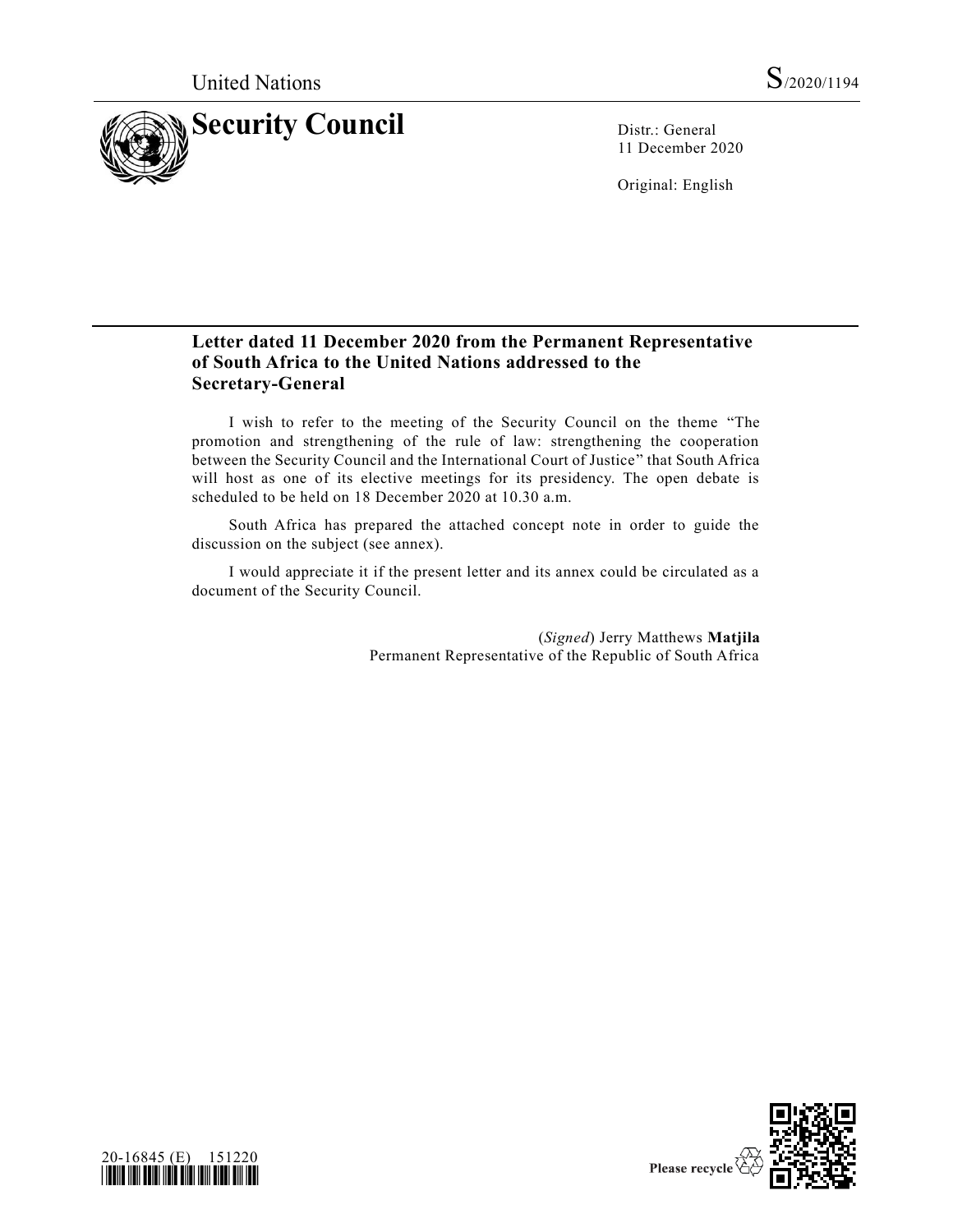**Annex to the letter dated 11 December 2020 from the Permanent Representative of South Africa to the United Nations addressed to the Secretary-General**

**Concept note for the Security Council open debate on the theme "The promotion and strengthening of the rule of law: strengthening the cooperation between the Security Council and the International Court of Justice", to be held on 18 December 2020**

# **Introduction**

1. In its preamble, the Charter of the United Nations affirms the determination of the "Peoples of the United Nations" to "establish conditions under which justice and respect for the obligations arising from treaties and other sources of international law can be maintained". Article 1 of the Charter spells out the purposes of the United Nations, including:

To maintain international peace and security, and to that end: to take effective collective measures for the prevention and removal of threats to the pea ce, and for the suppression of acts of aggression or other breaches of the peace, and to bring about by peaceful means, and in conformity with the principles of justice and international law, adjustment or settlement of international disputes or situations which might lead to a breach of the peace.

2. Under Article 24 of the Charter, the primary responsibility for the maintenance of international peace and security is conferred on the Security Council. In discharging its functions, the Council acts on behalf of all States Members of the United Nations. Throughout its history, the Council has declared repeatedly its commitment to international law and to an international order based on the rule of law. On numerous occasions, the Council has reiterated its commitment to, and support for, the peaceful settlement of disputes, calling upon States Members of the United Nations to settle them by peaceful means, as set forth in Chapter VI of the Charter. It also emphasized the key role of the International Court of Justice, the principal organ of the United Nations, in adjudicating disputes among States and the value of its work.

3. On 23 December 2020, the International Court of Justice will celebrate its seventy-fifth anniversary and the hundredth anniversary of the Statute of the Permanent Court of International Justice.

4. Statements by various presidents of the Security Council [\(S/PRST/2006/28;](https://undocs.org/en/S/PRST/2006/28) [S/PRST/2010/11;](https://undocs.org/en/S/PRST/2010/11) and [S/PRST/2012/1\)](https://undocs.org/en/S/PRST/2012/1) have reaffirmed the importance of the International Court of Justice.

5. The Court has always had a special interest in engaging young people in its judicial activities. It has continuously emphasized in its annual reports the importance of enabling students from a wide range of geographic and linguistic backgrounds to familiarize themselves with the work of the Court and to develop their skills in the field of the peaceful settlement of international disputes through the law.

6. This long-standing interest of the Court is in line with several General Assembly resolutions encouraging States, international organizations and institutions to increase their activities to promote the teaching, study, dissemination and wider appreciation of international law, in particular those activities which are of special benefit to persons from developing counties, especially young woman.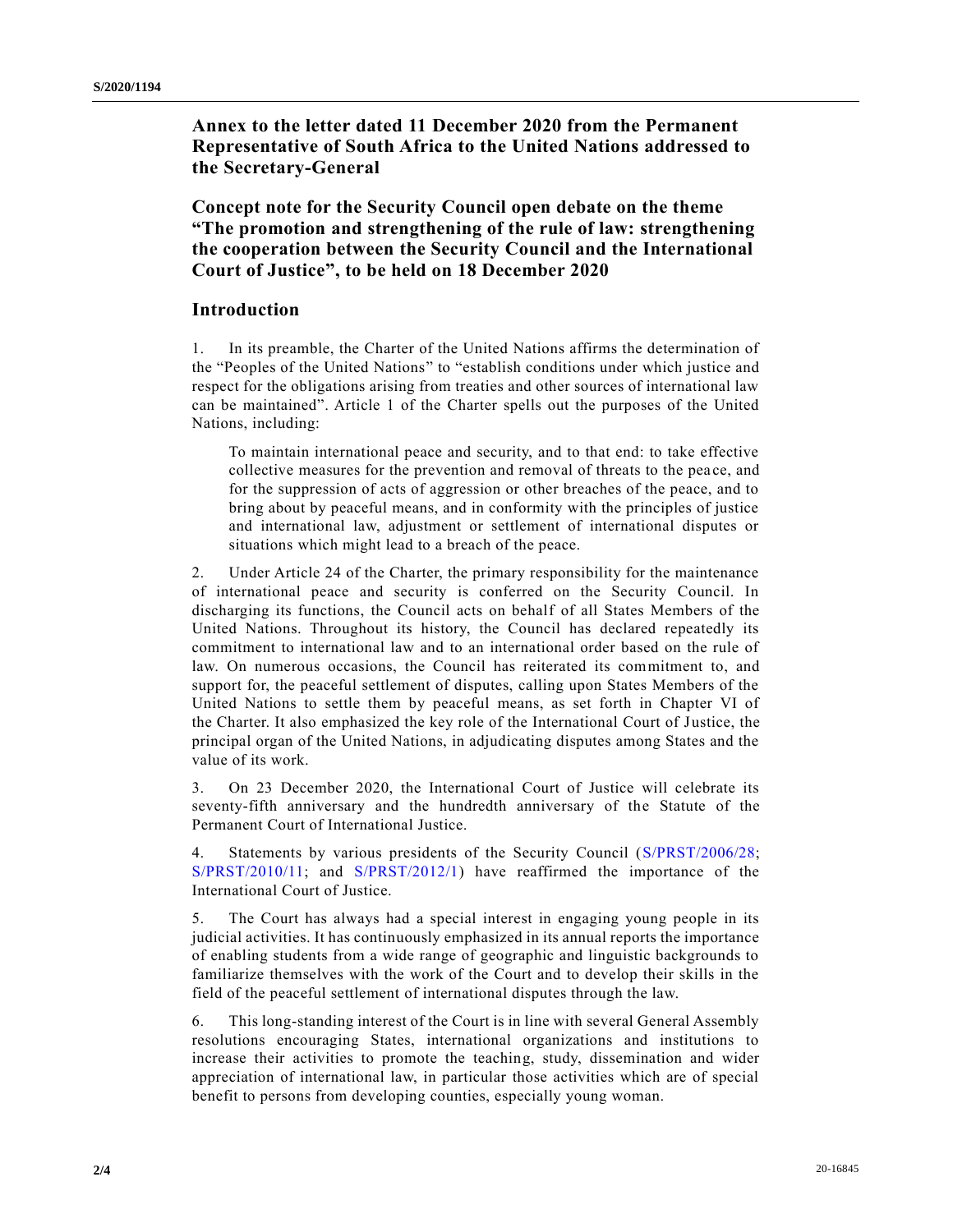## **Objectives**

7. The purpose of this event is to enhance the relationship between the Security Council and the International Court of Justice, focusing on the Council's contribution to uphold the rule of law at the international level, as part of its primary mandate to maintain international peace and security. Since the 1990s, upholding the rule of law has been an essential component of the United Nations agenda, including the Council. The rule of law has provided to the Council a yardstick to identify threats to international peace and security as well as means to address them. The development of the rule of law at the international level is one of the major success stories of the United Nations, 75 years after its creation.

8. The importance of the rule of law is one of the key elements of conflict prevention, peacekeeping, conflict resolution and peacebuilding, and justice, including transitional justice, is a fundamental building block of sustainable peace in countries in conflict and post-conflict situations.

9. The use of the Court is perceived as one of the most cost-effective solutions for upholding the rule of law at the international level and to ensure the effectiveness of the United Nations framework for the maintenance of international peace and security.

10. The institutional framework for cooperation between the Council and the Court has not been used often. Aside from the right of States under Article 94 (2) of the Charter to have recourse to the Council, in practice, the Council has rarely relied directly on the Court, for example, under Article 36 (3) of the Charter (Corfu Channel), or under Article 96 (1) (Namibia Advisory Opinion). It is important to note that the work of the Council and the Court were always intended to be complementary, as is clear from the inclusion in the Charter of Articles 36 and 94. The two principal organs can perform their separate but complementary functions with respect to their mandate.

11. The Council therefore needs to make more use of the Court as an instrument or tool in the exercise of its mandate to maintain international peace and security. The Council may do this by recommending that disputing States submit their disputes to the Court (Article 36 (3)). In addition, the Charter also gives the Council responsibility for addressing instances of non-compliance by States with the Court's judgments brought before the Council (Article 94 (2)). The revitalization of the relationship between the Council and the Court could therefore benefit from certain concrete and pragmatic measures.

12. The Council could take advantage of the possibility to request advisory opinions from the Court in accordance with Article 96 (1) of the Charter on various legal issues that arise in the Council's agenda, which has the potential to help to resolve matters between States and assist the relevant parties in moving forward to resolve further issues. The Council can also make use of the Court more frequently by ensuring that in its work regarding both thematic agenda items and country-specific situations, the Council members should bear in mind the provisions of the Charter concerning the interaction of the Council with the Court and the possible role the Court could play in assisting the Council in the execution of its mandate.

13. The Council could invite the President of the International Court of Justice to brief it when instances of non-compliance with decisions of the Court might threaten international peace and security.

14. In a recent address to the Council, in October 2020, the President of the Court focused on the issue of the relationship between the Council and the Court. The President mentioned the separate but complementary functions of the Court and the